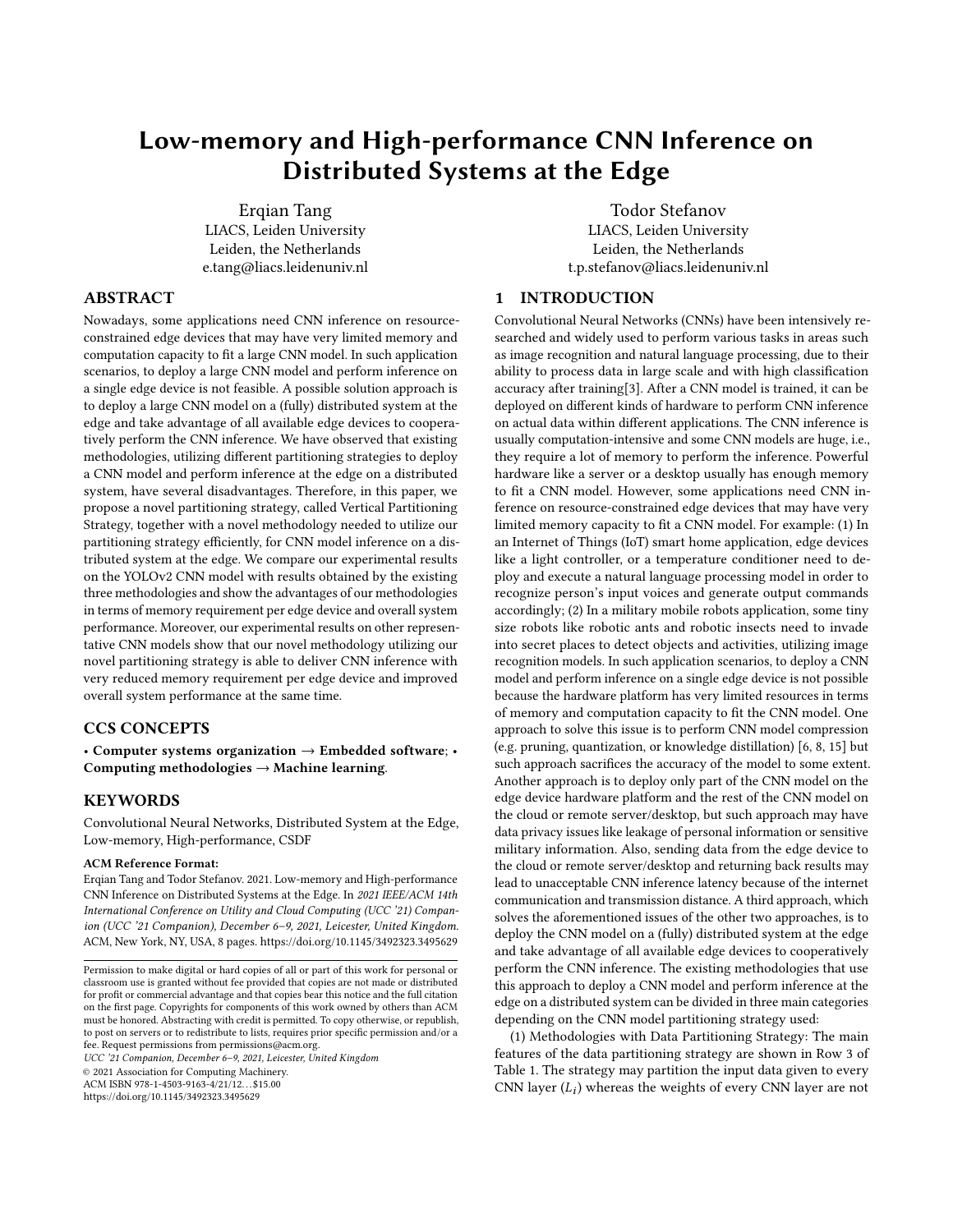#### UCC '21 Companion, December 6-9, 2021, Leicester, United Kingdom **Erqian Tang and Todor Stefanov** Erqian Tang and Todor Stefanov

<span id="page-1-2"></span>

<span id="page-1-3"></span><span id="page-1-1"></span>

Figure 1: Fully distributed CNN model partitioning strategies

<span id="page-1-0"></span>

| CNN model partitioning strategy    |            | items of a layer to partition | layers to include per partition |             |  |
|------------------------------------|------------|-------------------------------|---------------------------------|-------------|--|
|                                    | input data | weights                       | all                             | consecutive |  |
| Data Partitioning Strategy         | Yes        | No                            | Yes                             | Yes         |  |
| Sequentially Partitioning Strategy | No         | N٥                            | No                              | Yes         |  |
| Horizontal Partitioning Strategy   | No         | Yes                           | <b>Yes</b>                      | Yes         |  |
| Vertical Partitioning Strategy     | No         | No                            | No                              | Nο          |  |

| Table 1: Features of CNN model partitioning strategies |  |  |
|--------------------------------------------------------|--|--|
|--------------------------------------------------------|--|--|

partitioned. Each CNN model partition  $(P_i)$  includes all layers of their the CNN model, where the layers operate on only part of their the CNN model, where the layers operate on only part of their input data because the input data to a layer is partitioned. Different CNN model partitions have dependencies because some parts of the input data to layer  $L_i$  of partition  $P_i$  may have to be shared with layers from other partition. Figure [1\(a\)](#page-1-1) shows a CNN model with ten layers  $(L_1 - L_{10})$  that is partitioned into four partitions  $(P_1 - P_4)$ . The memory, required to deploy each partition, can be significantly reduced because the memory needed for storing the data that is exchanged between the layers of a partition can be significantly reduced when the number of partitions is large. Moreover, the different partitions of the CNN model have very little data dependencies, because only very small boundary parts of the input data to a layer may have to be shared with other partitions. This can help to exploit data-level parallelism among different partitions, which in other words, helps to increase the system performance. However, this strategy does not reduce the memory needed for storing the weights of all the layers of a partition. If a CNN model has many layers and/or some layers require huge number of weights to be stored, then this strategy may easily fail to fit a CNN model partition in an edge device due to insufficient memory on the device. An example of a methodology utilizing this partitioning strategy to deploy a CNN model and perform inference on a distributed system at the edge can be found in [\[16\]](#page-7-5).

(2) Methodologies with Sequential Partitioning Strategy: The main features of the sequential partitioning strategy are shown in Row 4 of Table [1.](#page-1-0) This strategy partitions the layers of a CNN model such that each partition  $(P_i)$  includes consecutive CNN lay-<br>ere. The input data, given to a CNN layer  $(I_i)$  and its weights are ers. The input data, given to a CNN layer  $(L_i)$  and its weights are

<span id="page-1-4"></span>not partitioned. For example, Figure [1\(b\)](#page-1-2) shows a CNN model with ten layers (L<sub>1</sub> − L<sub>10</sub>) that is partitioned into four partitions (P<sub>1</sub> − P<sub>4</sub>). The memory, required to deploy each partition, can be significantly reduced because both the memory needed for storing the data that is exchanged between the layers of a partition and the memory needed for storing the weights of the layers of a partition can be significantly reduced when the number of partitions is large. Moreover, this strategy supports the execution of partitions in a pipeline fashion, which may help to exploit both data-level and task-level parallelism and to increase the system performance. However, this strategy may not be able to evenly distribute the required memory and the computation workload of a CNN model among different partitions because each partition must include only consecutive CNN layers. As a consequence, the unevenly distributed memory of a CNN model may create partitions that require an edge device with higher memory capacity, and the unevenly distributed workload may lead to a lower system performance because the partition with the heaviest workload will become the bottleneck. An example of a methodology utilizing this partitioning strategy to deploy a CNN model and supporting inference on a distributed system at the edge can be found in [\[14\]](#page-7-6).

(3) Methodologies with Horizontal Partitioning Strategy: The main features of the horizontal partitioning strategy are shown in Row 5 of Table [1.](#page-1-0) This strategy partitions the weights of every CNN layer  $(L_i)$  whereas the input data given to a CNN layer is not<br>partitioned. Each CNN model partition  $(P_i)$  includes all layers of the partitioned. Each CNN model partition  $(P_i)$  includes all layers of the<br>CNN model, where the layers operate with only part of their weights CNN model, where the layers operate with only part of their weights because the weights of a layer are partitioned. Therefore, every CNN layer  $(L_i)$  is divided in several parts  $(L_i P_j)$  and distributed<br>onto several partitions. Different parts of the same CNN layer have onto several partitions. Different parts of the same CNN layer have to communicate and synchronize with each other because all the output data from part  $L_iP_i$  has to be concatenated with the output data from the other parts of the same layer. For example, Figure [1\(c\)](#page-1-3) shows a CNN model with ten layers  $(L_1 - L_{10})$  that is partitioned into four partitions  $(P_1 - P_4)$ . The memory, required to deploy each partition, can be significantly reduced because the memory needed for storing the weights of each partition can be significantly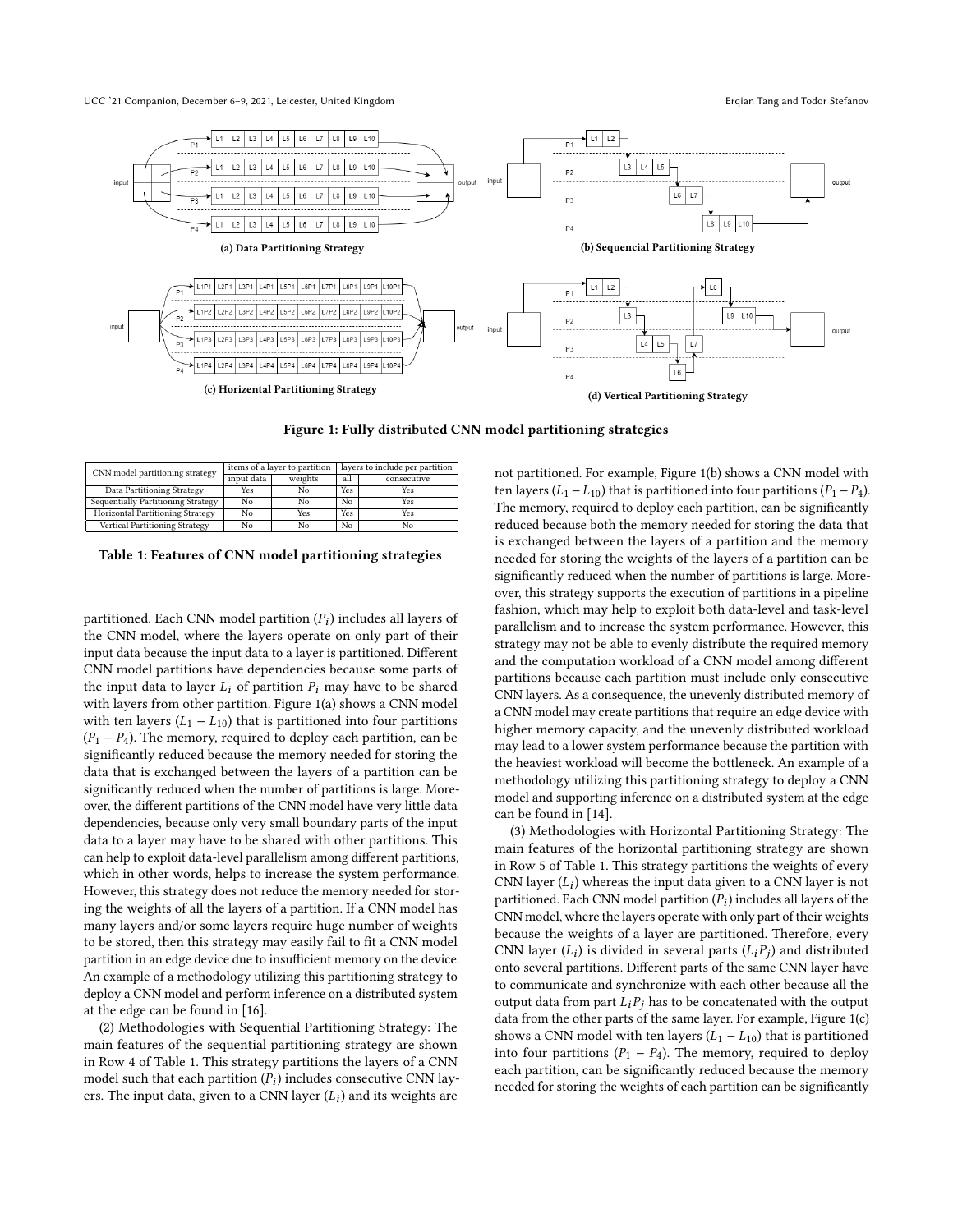reduced when the number of partitions is large. However, this strategy does not reduce the memory needed for storing the data that is exchanged between the layers of a partition. If a CNN model requires huge amount of data to be exchanged between layers, this strategy may easily fail to fit the CNN model partitions on edge devices. In addition, even though different partitions of the CNN model may exploit task-level parallelism, the aforementioned data communication and synchronization among the parts of a CNN layer may prevent any increase of the system performance. An example of a methodology utilizing this partitioning strategy to deploy a CNN model and perform inference on a distributed system at the edge can be found in [\[4,](#page-7-7) [10,](#page-7-8) [13\]](#page-7-9).

In order to avoid the disadvantages of the aforementioned strategies, in this paper, we propose a novel partitioning strategy, called Vertical Partitioning Strategy, together with a novel methodology needed to utilize our partitioning strategy efficiently. Our novel partitioning strategy, introduced in Section [4.1,](#page-4-0) reduces both the memory needed to store weights and the memory needed to exchange data between layers of a partition. At the same time, our strategy enables even distribution of the required memory and computation workload of a CNN model among different partitions. In addition, our strategy helps to increase the overall system performance because it supports the execution of the partitions in a pipeline fashion which exploits both data-level and task-level parallelism. Our novel methodology, which enables the utilization of our partitioning strategy efficiently, consists of two main steps, introduced in Section [4.](#page-4-1) In Step 1, an efficient partitioning of a CNN model onto a fully distributed system of edge devices is obtained using a genetic algorithm (GA) to evenly distribute the required memory and computation workload of the CNN model onto the edge devices. In Step 2, based on the efficient partitioning obtained in Step 1, the CNN model is converted into a functionally equivalent Cyclo-Static Dataflow (CSDF) application model [\[5\]](#page-7-10). Unlike the CNN model, the CSDF model explicitly specifies task- and data-level parallelism, available in a CNN, as well as it explicitly specifies the tasks communication and synchronization mechanisms, suitable for efficient execution of the CNN on a fully distributed system at the edge. The experimental results, obtained by using our novel partitioning strategy and methodology on real-world CNNs implemented onto fully distributed systems that consist of 2 to 10 Nvidia Jetson-TX2 MPSoCs embedded platforms, are compared with results obtained from three existing methodologies that utilize the three aforementioned partitioning strategies illustrated in Figure [1\(a\),](#page-1-1) [1\(b\),](#page-1-2) and [1\(c\).](#page-1-3) This comparison shows that our proposed partitioning strategy and methodology are able to deliver CNN inference on a fully distributed system at the edge with: (1) a lower memory requirement per edge device and much higher system performance, compared with the methodology in [\[16\]](#page-7-5) which utilizes the data partitioning strategy; (2) a lower memory requirement per edge device and higher system performance, compared with methodologies utilizing the sequential partitioning strategy, like in [\[14\]](#page-7-6); (3) a similar memory requirement per edge device and much higher system performance, compared with methodologies utilizing the horizontal partitioning strategy, like in [\[13\]](#page-7-9).

The remainder of the paper is organized as follows: Section [2](#page-2-0) gives an overview of the related work. Section [3](#page-3-0) introduces the background material needed for understanding our methodology proposed in this paper. Section [4](#page-4-1) presents in detail our proposed partitioning strategy and methodology. Section [5](#page-6-0) provides the experimental results, and Section [6](#page-7-11) ends the paper with conclusions.

## <span id="page-2-0"></span>2 RELATED WORK

The authors in [\[16\]](#page-7-5) propose a novel methodology, called DeepThings, which utilizes only partly the data partitioning strategy introduced in Section [1.](#page-0-0) More specifically, the CNN layers with huge input/output data (e.g., early stage convolutional layers) are partitioned utilizing the data partitioning strategy and distributed on resourceconstrained edge devices. The CNN layers with huge number of weights (e.g., fully connected layers) are not partitioned and they are deployed on one powerful gateway device. The experimental results on the YOLOv2 CNN model show that this methodology is able to: (1) reduce the memory needed per device by a maximum of 68% on a system with 2 to 7 edge devices, compared to a system with 1 device; (2) achieve overall CNN inference speedups of  $1.3\times$ to 1.6× on 2 to 7 edge devices compared to 1 edge device. However, this methodology will always require a powerful gateway device to deploy part of the CNN (e.g. 43.2% for YOLOv2) because some CNN partitions in this methodology are not evenly constructed in terms of memory requirements and computation workload. Moreover, the part of the CNN which is deployed on the gateway device becomes the bottleneck of the system because it is not partitioned and it limits the system performance. In contrast, our methodology supports even distribution of the CNN model in terms of both memory and computation workload. So, our methodology does not require a powerful gateway device to fit part of the CNN and the distributed CNN model does not have a bottleneck which limits the system performance. The experimental results on YOLOv2 show that our methodology is able to: (1) reduce the memory needed per device, by 48.2% to 74.3%, on 2 to 7 devices, compared to 1 device; (2) achieve overall CNN inference speedups of 1.9× to 4.7× on 2 to 7 edge devices, compared with 1 edge device.

Compared with [\[16\]](#page-7-5), the methodology in [\[13\]](#page-7-9) supports even distribution of a CNN model on resource-constrained edge devices and does not require a powerful gateway device. This methodology utilizes the horizontal partitioning strategy (introduced in Section [1\)](#page-0-0) on the whole CNN. The experimental results on YOLOv2 show a proportional memory reduction rate (66.7% to 85.8%) per edge device with the increase of the number of the edge devices (3 to 7). However, in this methodology, every CNN layer is divided in several parts and distributed onto several partitions. Different parts of the same CNN layer have to communicate and synchronize with each other because all the output data from one part has to be concatenated with the output data from the other parts of the same layer which limits the system performance. The experimental results on YOLOv2 show that the system performance speedup is limited to only 1.2× to 1.6× on 3 to 7 edge devices, compared to 1 edge device. In contrast, in our methodology, different partitions have much less dependencies between each other, so complex synchronization and huge communication cost are avoided. As a result, our methodology can achieve much better system performance speedup, e.g., 2.6× to 4.7× on 3 to 7 edge devices for YOLOv2 inference. Moreover, our methodology can achieve a similar memory reduction rate (64.1%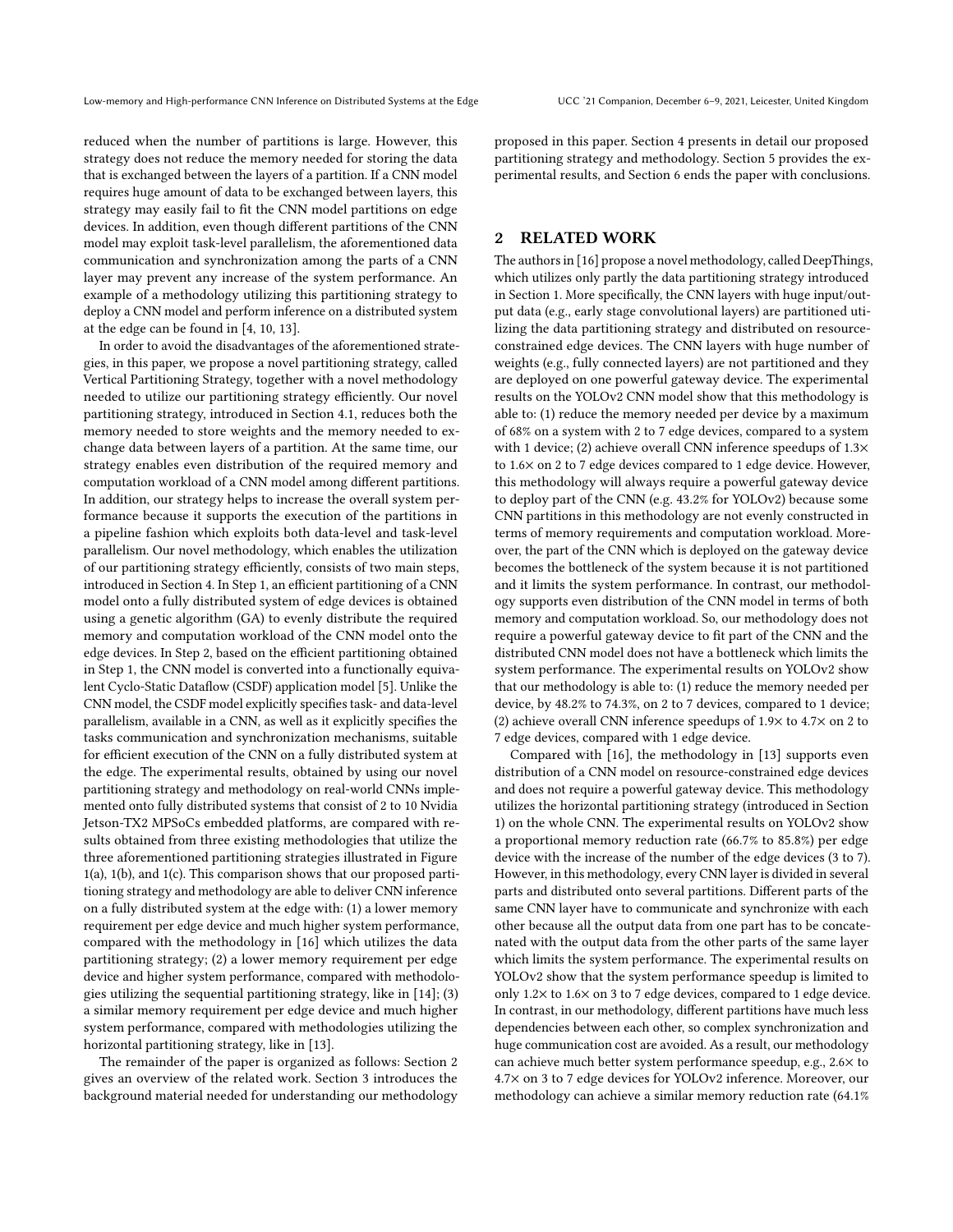to 74.3%) per edge device with the increase of the number of the edge devices (3 to 7), compared with [\[13\]](#page-7-9).

## <span id="page-3-0"></span>3 BACKGROUND

In this section, we describe the Convolutional Neural Network (CNN) model and the Cyclo-Static Dataflow (CSDF) model that are essential for understanding our novel methodology, which efficiently utilizes our novel vertical partitioning strategy.

<span id="page-3-2"></span><span id="page-3-1"></span>

Figure 2: CNN and CSDF computational models

### <span id="page-3-3"></span>3.1 CNN model

The CNN is a computational model [\[2\]](#page-7-12), commonly represented as a directed acyclic computational graph  $CNN(L, E)$  with a set of nodes <sup>L</sup>, also called layers, and a set of edges <sup>E</sup>. An example of a CNN model with  $|L|=23$  layers and  $|E|=24$  edges is shown in Figure [2\(a\).](#page-3-1) The CNN model specifies the transformations over the CNN input data, e.g., an image, required to obtain the CNN output data, e.g., an image classification result. Every layer  $l_i \in L$ specifies a part of these transformations. It has a layer input data  $\sum_{i=1}^{n} \sum_{i=1}^{n} \sum_{j=1}^{n} \sum_{i=1}^{n} \sum_{j=1}^{n} \sum_{j=1}^{n} \sum_{j=1}^{n} \sum_{j=1}^{n} \sum_{j=1}^{n} \sum_{j=1}^{n} \sum_{j=1}^{n} \sum_{j=1}^{n} \sum_{j=1}^{n} \sum_{j=1}^{n} \sum_{j=1}^{n} \sum_{j=1}^{n} \sum_{j=1}^{n} \sum_{j=1}^{n} \sum_{j=1}^{n} \sum_{j=1}^{n} \sum_{j=1}^{n} \sum_{j=1}^{n}$ , a layer output data  $Y_i$ , and an operator  $op_i$ , so that  $Y_i = op_i(X_i)$ . CNN layer types. The most common layer types [\[3\]](#page-7-1) are:  $W_i$ . The operator  $op_i$  determines the main difference between the

The CNN layers input data, output data, and weights are stored in multidimensional arrays, called tensors [\[2\]](#page-7-12). In this paper, every input data tensor  $X_i$  has the format  $X_i^{[H_X, W_X, C_X]}$ , where  $H_X$  is the input data tensor width the input data tensor height,  $W_X$  is the input data tensor width, and  $C_X$  is the number of input data channels. Similarly, every and  $C_X$  is the number of input data channels. Similarly, every output data tensor  $Y_i$  has the format  $Y_i^{[H_Y, W_Y, C_Y]}$ , where  $H_Y$  is<br>the output data tensor height.  $W_X$  is the output data tensor width the output data tensor height,  $W_Y$  is the output data tensor width,<br>and  $C_Y$  is the number of output data channels. For convolutional and  $C_Y$  is the number of output data channels. For convolutional layers and fully connected layers, every weights tensor  $W<sub>i</sub>$  has the format  $W_i^{[C_Y, H_F, W_F, C_X]}$ , where  $C_Y$  is the number of output<br>data channels. He is the filter height,  $W_F$  is the filter width. Cy data channels,  $H_F$  is the filter height,  $W_F$  is the filter width,  $C_X$ <br>is the number of input data channels. For other types of layers is the number of input data channels. For other types of layers,  $\frac{1}{i}$  not need to use/store weights in order to perform a transformation  $[C_Y, H_F, W_F, C_X] = W_i^{[0,0,0,0]}$  because the other types of layers do  $\frac{1}{\sqrt{2}}$  and the use state weights in order to perform a transformation on their input data  $X_i$ .<br>An example of law

An example of layer  $l_2$  is given in Figure [2\(a\).](#page-3-1) Layer  $l_2$  is a convolutional layer. It applies operator *conv* with weights tensor convolutional layer. It applies operator *conv* with weights tensor  $W_2^{[110,3,3,3]}$  to its input data tensor  $X_2^{[32,32,3]}$  and produces output  $W_2^{[110,3,3,3]}$  to its input data tensor  $X_2^1$ data tensor  $Y_2^{[32,32,110]}$ . The input data tensor  $X_i$  comes to layer  $l_i$  from other CNN layers, as specified by the CNN edges  $e_{ij} \in E$ . Each CNN edge  $e_{ji} \in E$ , represents a data dependency between layers  $l_j$  and  $l_i$ , such that  $Y_j \subseteq X_i$ . An example of a CNN edge is<br>adge  $g_{i\alpha}$  shown in Figure 2(a). Edge  $g_{i\alpha}$  specifies that output data edge  $e_{12}$  shown in Figure [2\(a\).](#page-3-1) Edge  $e_{12}$  specifies, that output data of layer  $l_1$  is the input data of layer  $l_2$ , i.e.,  $Y_1^{[32,32,3]} = X_2^{[32,32,3]}$ .

A CNN can be partitioned and executed in many different ways on a single MPSoC. However, the partitions are not explicitly specified in the CNN computational model. Therefore, the partitioning to perform the CNN model functionality, and the exact communication and synchronization mechanisms between these different partitions are internally determined by the Deep Learning (DL) framework which is utilized, and can vary for different frameworks. For example, the well-known DL frameworks [\[1,](#page-7-13) [9\]](#page-7-14) represent the functionality of every CNN layer  $l_i$  as multiple partitions, where the total number of partitions depends on the layer mapping. The framework [\[14\]](#page-7-6) represents the functionality of the same layer  $l_i$ as one partition or part of a partition. Therefore, the partitioning strategy is not explicitly specified in the CNN model.

## <span id="page-3-4"></span>3.2 CSDF model

The CSDF model [\[5\]](#page-7-10) is a well-known dataflow model of computation, widely used in the embedded systems community for efficient mapping of applications on embedded devices [\[7\]](#page-7-15), including distributed embedded system. An application, modeled as a CSDF, is a cyclical graph  $G(A, C)$ , which consists of a set of nodes A, also called actors, communicating through a set of FIFO channels <sup>C</sup>. The actors <sup>A</sup> have cyclically changing firing rules, and channels C have cyclically changing production and consumption rates. An example of a CSDF model with  $|A|=5$  actors and  $|C|=7$ FIFO channels is shown in Figure [2\(b\).](#page-3-2) Every actor  $a_i \in A$  in the CSDF model performs an execution sequence  $F_i$  of length  $P_i$ , where  $\alpha \in [1, P_i]$  is called a phase of actor  $a_i$ . At every phase  $\alpha$  actor  $a_i$ .  $p \in [1, P_i]$  is called a phase of actor  $a_i$ . At every phase p, actor  $a_i$ <br>executes function  $f(((n-1)modP)+1)$  An example of CSDE actor executes function  $f_i((p-1)modP_i)+1)$ . An example of CSDF actor  $a_2$  is given in Figure [2\(b\).](#page-3-2) Actor  $a_2$  performs execution sequence  $F_2 = \{Subnet_2^1, Subnet_2^2\}$ , where  $Subnet_2^1$  and  $Subnbet_2^2$  are func-<br>tions, Actor  $a_2$  has  $P_2 = 2$  phases. At phase  $b = 1$  actor  $a_2$  performs tions. Actor  $a_2$  has  $P_2 = 2$  phases. At phase  $p = 1$  actor  $a_2$  performs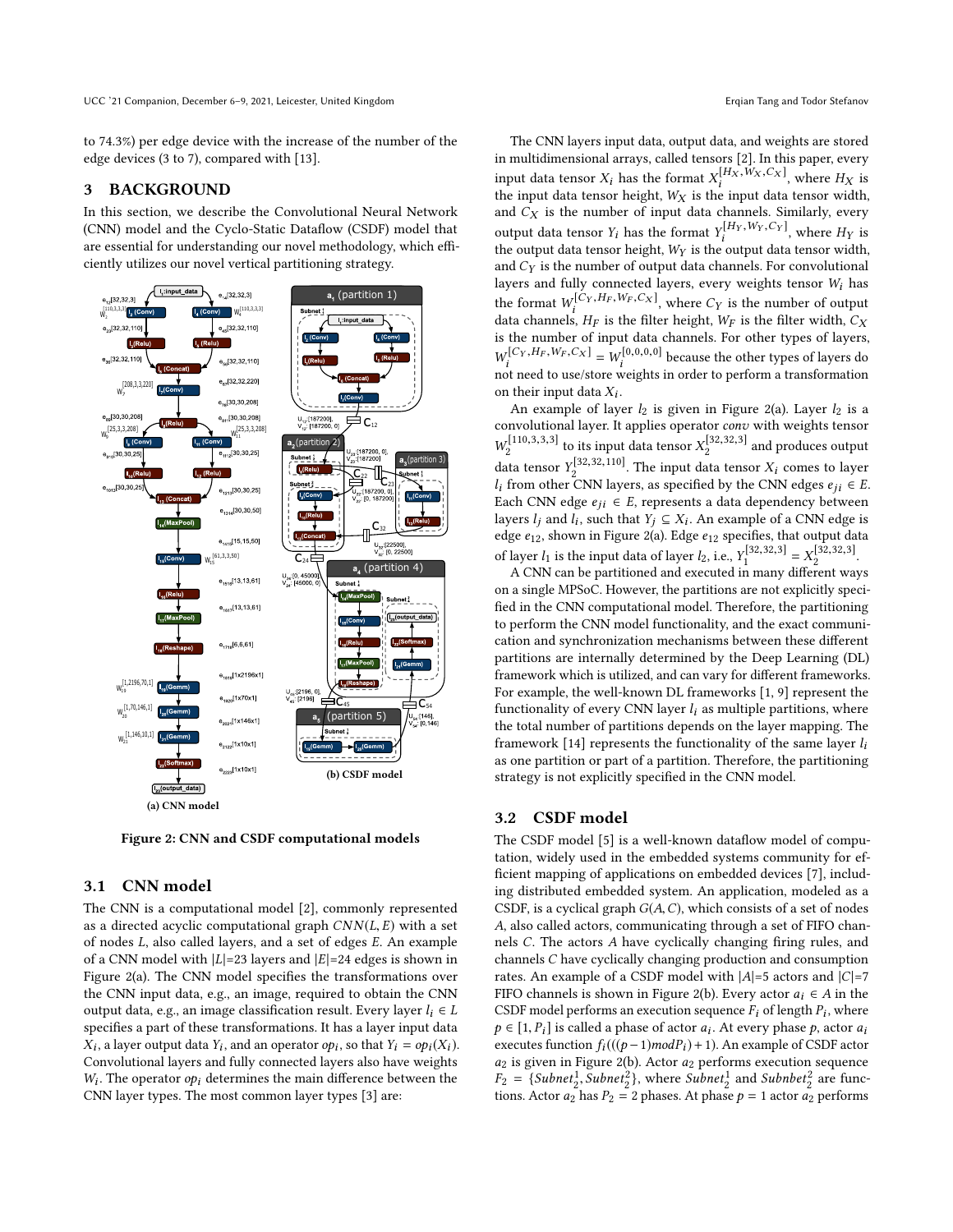function  $f(1) = Subnet_1^1$ , and at phase  $p = 2$  actor  $a_2$  performs function  $f(2) = Subnet<sub>2</sub><sup>2</sup>$ . Every FIFO channel  $c_{ij} \in C$  in the CSDF model represents data dependency and transfers data in tokens bemodel represents data dependency and transfers data in tokens between actors  $a_i$  and  $a_j$ .  $c_{ij}$  has a data production sequence  $U_{ij}$  and a data consumption sequence  $V_i$  :  $U_i$  specifies the production of data data consumption sequence  $V_{ij}$ .  $U_{ij}$  specifies the production of data tokens into channel  $c_{ij}$  by actor  $a_i$ .  $V_{ij}$  specifies the consumption of data tokens from channel  $c_i$ . W actor  $a_i$ . An example of a CSDE of data tokens from channel  $c_{ij}$  by actor  $a_j$ . An example of a CSDF communication channel  $c_{i0}$  is given in Figure 2(b). Channel  $c_{i0}$ communication channel  $c_{12}$  is given in Figure [2\(b\).](#page-3-2) Channel  $c_{12}$ transfers data between actors  $a_1$  and  $a_2$ . It has production sequence  $U_{12}$ =[187200], specifying, that actor  $a_1$  produces 187200 tokens into channel  $c_{12}$  at its single phase  $p = 1$ , and consumption sequence  $V_{12}$ =[187200, 0], specifying, that actor  $a_2$  consumes 187200 tokens from channel  $c_{12}$  at phase  $p = 1$  and 0 tokens at phase  $p = 2$ .

When a CSDF modeled application is executed, each actor in the CSDF can be regarded as one partition, as shown in Figure [2\(b\).](#page-3-2) Therefore, the CSDF explicitly specifies the partitions as well as the communication (via the FIFO channels) and synchronization (via the changing firing rules) between different partitions and between different phases of the same partition.

## <span id="page-4-1"></span>4 OUR METHODOLOGY

In this section, we present our novel partitioning strategy, called Vertical Partitioning Strategy, together with our novel methodology needed to utilize our partitioning strategy efficiently, in order to reduce the memory requirement per edge device and increase the overall system performance when CNN inference is performed on fully distributed system at the edge. In Section [4.1,](#page-4-0) our novel vertical partitioning strategy is introduced and compared with the three main partitioning strategies introduced in Section [1.](#page-0-0) In Section [4.2](#page-4-2) and Section [4.3](#page-5-0) our novel methodology, shown in Figure [3,](#page-4-3) is explained. It consists of two main steps. In Step 1 (Section [4.2\)](#page-4-2), we utilize a Genetic Algorithm (GA) to find an efficient partitioning of a CNN model, based on our vertical partitioning strategy. In Step 2 (Section [4.3\)](#page-5-0), we use the partitioning, obtained in Step 1, to convert the CNN model into a CSDF model, representing the final executable CNN inference application for a fully distributed system at the edge.

## <span id="page-4-0"></span>4.1 Vertical Partitioning Strategy

In this subsection, we present in detail our novel partitioning strategy, called Vertical Partitioning Strategy, to deploy a CNN model and perform inference on a distributed system at the edge. The main features of our vertical partitioning strategy are shown in Row 6 of Table [1.](#page-1-0) Our strategy may partition the layers of a CNN model such that each partition  $(P_i)$  includes non-consecutive CNN<br>layers. The input data given to a CNN layer  $(I_1)$  and its weights layers. The input data given to a CNN layer  $(L_i)$  and its weights<br>are not partitioned. For example, Figure 1(d) shows a CNN model are not partitioned. For example, Figure [1\(d\)](#page-1-4) shows a CNN model with ten layers  $(L_1 - L_{10})$  that is partitioned into four partitions  $(P_1 - P_4)$ . The memory, required to deploy each partition, can be significantly reduced because both the memory needed for storing the data that is exchanged between the layers of a partition and the memory needed for storing the weights of the layers of a partition can be significantly reduced when the number of partitions is large. Moreover, our strategy supports the execution of partitions in a pipeline fashion, which may help to exploit both data-level and task-level parallelism and to increase the system performance.

<span id="page-4-3"></span>

Figure 3: Our methodology

The advantage of our strategy over the Data Partitioning Strategy (Figure [1\(a\)\)](#page-1-1) is that our strategy gives a better chance to fit a CNN model partition in an edge device, when the CNN model has many layers and/or some layers require huge number of weights to be stored because our strategy reduces both the memory needed to store weights and the memory needed to exchange data between layers of a partition. The advantage of our strategy over the Sequential Partitioning Strategy (Figure [1\(b\)\)](#page-1-2) is that, our strategy allows to evenly distribute the required memory and computation workload of a CNN model among different partitions because each partition may include non-consecutive CNN layers and has more chances to include diverse layers. As a consequence, the evenly distributed memory per partition may require edge devices with lower memory capacity, and the evenly distributed workload may lead to a higher overall system performance. The advantage of our strategy over the Horizontal Partitioning Strategy (Figure [1\(c\)\)](#page-1-3) is that, our strategy has more chances to fit a CNN model partition in an edge device, when the CNN model requires huge amount of data to be exchanged between layers because our strategy reduces both the memory needed to store weights and the memory needed to exchange data between layers of a partition. In addition, our strategy helps to increase the overall system performance because it supports the execution of the partitions in a pipeline fashion.

#### <span id="page-4-2"></span>4.2 GA-based Efficient Partitioning

In this subsection, we explain how we obtain an efficient partitioning of a CNN model  $CNN(L, E)$  onto a fully distributed system Devices = { $device_1, device_2, ..., device_n$ }. In our methodology, the CNN model layers  $L$ , are distributed onto  $n$  partitions, where  $n = |Devices|$  is the number of edge devices, available in the distributed system, and each partition is deployed on one edge device. We define a partitioning of CNN model  $CNN(L, E)$  onto distributed system Devices as a division of layers set L into n subsets. We denote such partitioning as  ${}^nL = \{ {}^nL_1, {}^nL_2, ..., {}^nL_n \}$ , where each partition  ${}^nL \in {}^nL$  is a subset of layers deployed on device; such denote such partitioning as " $L = \{m_1, m_2, ..., m_L\}$ , where each<br>partition  ${}^n L_i \in {}^n L$  is a subset of layers, deployed on *device<sub>i</sub>*, such<br>that  $\bigcap_{i=1}^n L_i = \emptyset$  and  $\bigcup_{i=1}^n L_i = I$ . An example of partitioning that  $\bigcap_{i=1}^{n} {}^{n}L_{i} = \emptyset$ , and  $\bigcup_{i=1}^{n} {}^{n}L_{i} = L$ . An example of partitioning<br>51 =  $\bigcup_{i=1}^{5}$  51 = 51 = 51 = 51 = 54 the CNN medal CNN(LE) shows  ${}^{5}L = \binom{5}{1}, {}^{5}L_2, {}^{5}L_3, {}^{5}L_4, {}^{5}L_5$  of the CNN model *CNN*(*L, E*), shown<br>in Figure 2(a) and explained in Section 3.1 on fully distributed  $L = \{L_1, L_2, L_3, L_4, L_5\}$  of the CNN model CNN(L, E), shown<br>in Figure [2\(a\)](#page-3-1) and explained in Section [3.1,](#page-3-3) on fully distributed system Devices =  ${device<sub>1</sub>, device<sub>2</sub>, device<sub>3</sub>, device<sub>4</sub>, device<sub>5</sub>},$  is given in Table [2.](#page-5-1) Every Column in Table [2](#page-5-1) corresponds to a subset  $\overline{5}L_i$ ,  $i \in [1, 5]$ . For example, Column 1 in Table [2](#page-5-1) corresponds to subset  $5L_i = L_i L_i L_i L_i L_i$ . The layers within subset  $5L_i$ subset  ${}^{5}L_1 = \{l_1, l_2, l_3, l_4, l_5, l_6, l_7\}$ . The layers within subset  ${}^{5}L_1$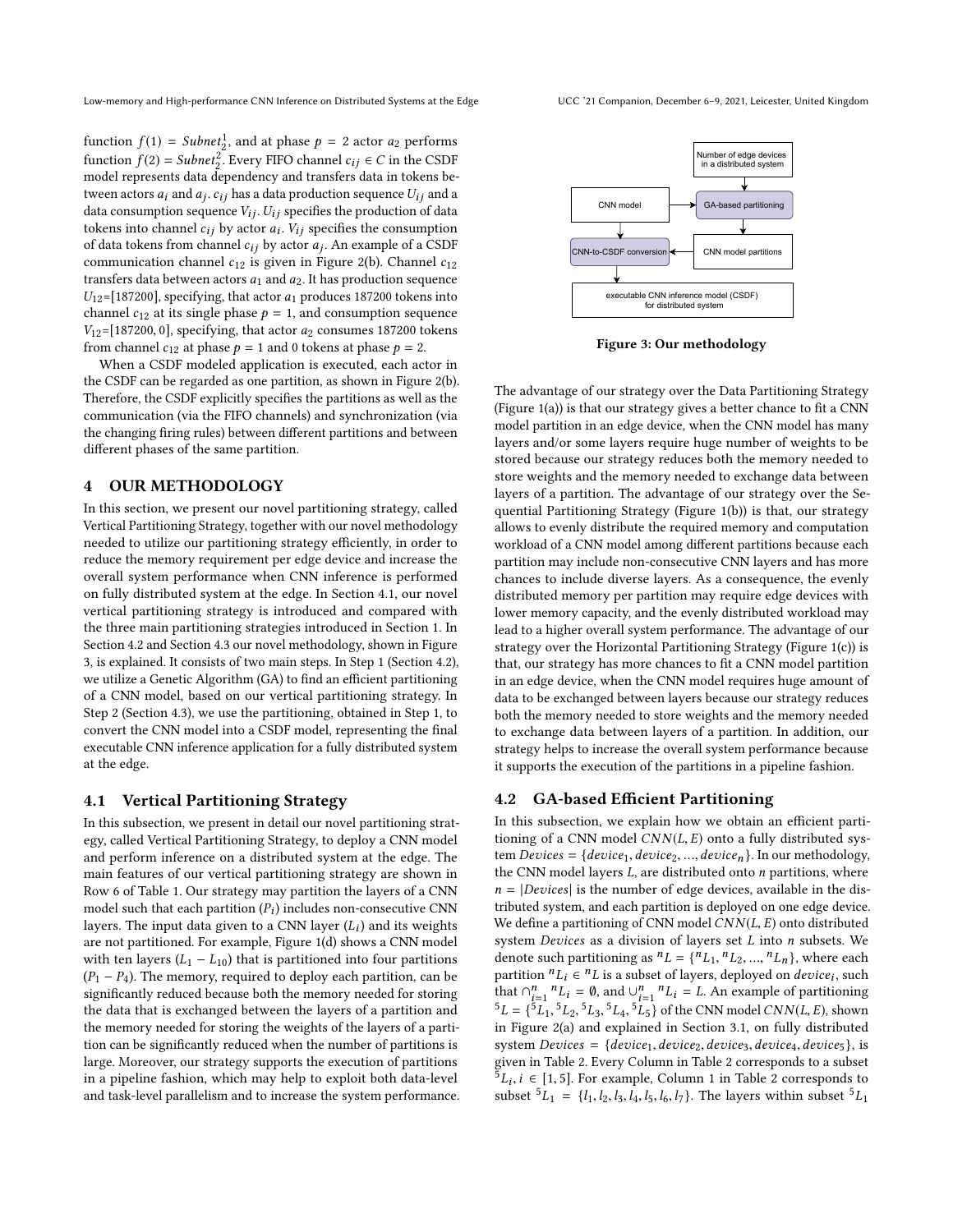UCC '21 Companion, December 6-9, 2021, Leicester, United Kingdom **Erqian Tang and Todor Stefanov** Erqian Tang and Todor Stefanov

<span id="page-5-2"></span><span id="page-5-1"></span>

Figure 4: Partitioning chromosome example

are deployed on *device*<sub>1</sub>. Column [2](#page-5-1) in Table 2 describes subset  ${}^{5}L_{2} = \{l_8, l_9, l_{10}, l_{13}\}$ . Every layer  $l_i \in {}^{5}L_{2}$  is deployed on device<sub>2</sub>.<br>We consider that a partitioning <sup>n</sup>I is efficient if it ensures that

We consider that a partitioning  ${}^nL$  is efficient, if it ensures that the memory required by a CNN model is evenly distributed among all edge devices. We note that obtaining such an efficient partitioning of a CNN model onto a fully distributed system at the edge is a difficult and complex Design Space Exploration (DSE) problem. In our methodology, to solve this problem, we propose to use a Genetic Algorithm (GA) [\[12\]](#page-7-16): a well-known heuristic approach, widely used for finding optimal solutions for complex DSE problems. We use a simple GA with standard two-parent crossover, a single-gene mutation, and standard user-defined GA parameters, such as initial offspring size, number of epochs, mutation and crossover probabilities [\[12\]](#page-7-16). To utilize such a GA for searching of an efficient partitioning  $n<sub>L</sub>$ , we have to specify two problem-specific GA attributes, namely a chromosome and a fitness function [\[12\]](#page-7-16). A chromosome is a representation of a GA solution (in our methodology a solution is a partitioning) as a set of parameters (genes), joined into a string [\[12\]](#page-7-16). We represent partitioning  ${}^nL$ , as a string of length |L|, where every gene is an edge device  $device_i \in Devices$ . An example of the chromosome, corresponding to partitioning  ${}^{5}L$ , shown in Table [2,](#page-5-1) is given in Figure [4.](#page-5-2)

The fitness function is a special function, which evaluates the quality of the solutions and guides the GA-based search. During the search, the fitness function should be minimized or maximized. In our methodology, we search for a partitioning, in which the memory required by a CNN model is evenly distributed among all edge devices, available in Devices, i.e., the difference in the memory requirements between every pair of edge devices (device<sub>i</sub> ∈ *Devices, device<sub>j</sub>* ∈ *Devices, i* ≠ *j*) is minimized. Thus, we define a specific fitness function  $\phi$  to be minimized during the GA-based search as:

$$
\phi = \sum_{\forall (device_i, device_j) \in Devices^2} |\beta_{device_i} - \beta_{device_j}| \tag{1}
$$

where  $\beta_{device_i}$  and  $\beta_{device_j}$  are the total memory requirement<br>cdevice, and device, respectively. For every device,  $\epsilon$  Devices for device<sub>i</sub> and device<sub>j</sub>, respectively. For every device<sub>i</sub>  $\in$  Devices,  $\beta$ ,  $\ldots$  is computed as:  $\beta_{device_i}$  is computed as:

<span id="page-5-3"></span>
$$
\beta_{device_i} = \beta_{device_i}^{\mathbf{w}} + \beta_{device_i}^d \tag{2}
$$

where  $\beta_{device_i}^w$  is the memory needed to store the weights tensors of all layers, deployed on  $device_i$ ;  $\beta_{device_i}^d$  is the upper bound

of the memory needed to store the data tensors of all layers, deployed on *device<sub>i</sub>*. Note that we use the upper bound of the memory<br>to search for the efficient partitioning because the actual memory to search for the efficient partitioning because the actual memory needed for the data tensors depends on the method of their implementation and the optimizations applied for memory reuse. The memory  $\beta^w_{device_i}$  is computed as:

$$
\beta_{device_i}^{\mathbf{w}} = \sum_{l_k \in {^{n}L_i}} (C_{Y_k} \times H_{F_k} \times W_{F_k} \times C_{X_k}) \times \beta_{(token)} \quad (3)
$$

where  ${}^nL_i$  is the set of all layers, deployed on *device<sub>i</sub>*,  $C_{Y_k} \times W_{\infty} \times C_{Y_k}$  is the size of the weights tensor of layer  $l_i \in {}^nI$ .  $H_{F_k} \times w_{F_k} \times c_{X_k}$  is the size of the weights tensor of layer  $i_k \in L_i$ <br>in data tokens,  $\beta_{(token)}$  is the memory needed to store one data  $\times W_{F_k} \times C_{X_k}$  is the size of the weights tensor of layer  $l_k \in$ <br>the tokens  $R_{k+1}$  is the memory needed to store one. token. The memory  $\beta_{device_i}^d$  is computed as:

$$
\beta_{device_i}^d = \sum_{l_k \in {^n}L_i} (H_{X_k} \times W_{X_k} \times C_{X_k} + H_{Y_k} \times W_{Y_k} \times C_{Y_k}) \times \beta_{(token)}
$$
\n(4)

where  ${}^nL_i$  is the set of all layers, deployed on *device<sub>i</sub>*;  $H_{X_k} \times$ <br> $\cdots \times C_N$  is the size of the input data tensor of layer  $l_i \in {}^nI$ , in  $W_{A_k} \times C_{A_k}$  is the size of the input data tensor of  $W_k \subseteq E_l$  in<br>data tokens,  $H_{Y_k} \times W_{Y_k} \times C_{Y_k}$  is the size of the output data tensor  $\times C_{X_k}$  is the size of the input data tensor of layer  $l_k \in {^nL}_i$  in<br>tokens  $H_{Y} \times W_{Y} \times C_{Y}$  is the size of the output data tensor of layer  $l_k \in {}^nL_i$  in data tokens,  $\beta_{(token)}$  is the memory needed to store one data token store one data token.

#### <span id="page-5-0"></span>4.3 CNN to CSDF model conversion

In this subsection, we show how we convert a CNN model, introduced in Section [3.1,](#page-3-3) into a final executable application, represented as a CSDF model, introduced in Section [3.2,](#page-3-4) for distributed system at the edge. We utilize the conversion algorithm proposed in [\[11\]](#page-7-17). As inputs to this algorithm, we provide a CNN model  $CNN(L, E)$  and an efficient partitioning  $nL$ , obtained by using the GA-based approach in Section [4.2.](#page-4-2) The algorithm generates a CSDF model  $G(A, C)$ , which performs the functionality of the CNN model  $CNN(L, E)$ , efficiently deployed on a distributed system at the edge, as specified by partitioning  $nL$ . An example of the generated CSDF model  $G(A, C)$  from the CNN model  $CNN(L, E)$ , shown in Figure [2\(a\)](#page-3-1) and explained in Section [3.1,](#page-3-3) with the partitioning  ${}^5L$ , shown in Table [2](#page-5-1) and explained in Section [4.2,](#page-4-2) is given in Figure [2\(b\).](#page-3-2) Every partition  ${}^nL_i \in {}^nL$  of the CNN model is represented as an actor  $a_i \in A$  in the CSDE model. For example, as shown in Figure 2(b), the five part the CSDF model. For example, as shown in Figure [2\(b\),](#page-3-2) the five partitions  $\{5L_1, 5L_2, 5L_3, 5L_4, 5L_5\}$  of the CNN model are represented<br>as the five actors  $f_{\alpha_1, \alpha_2, \alpha_3, \alpha_4, \alpha_5}$  of the CSDE model. Every edge as the five actors  $\{a_1, a_2, a_3, a_4, a_5\}$  of the CSDF model. Every edge  $e_{sp} \in E$  between two consecutive layers  $l_s$  and  $l_p$  of the CNN model that belong to partitions  ${}^nL_i$  and  ${}^nL_j$  with corresponding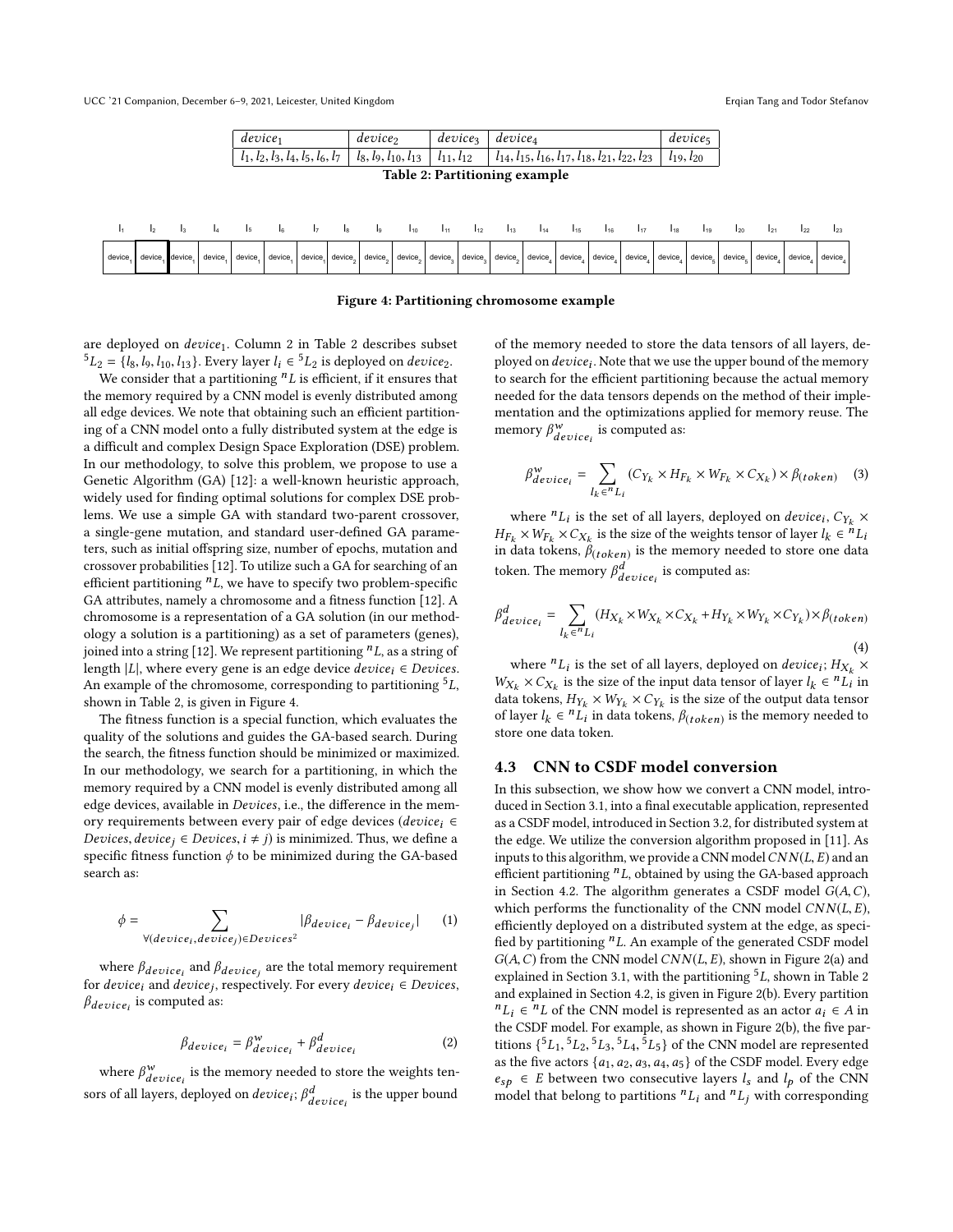actors  $a_i$  and  $a_j$ , is represented as a communication FIFO channel<br> $c_i \in C$  in the CSDE model. Every  $c_i \in C$  has a data production  $c_{ij} \in C$  in the CSDF model. Every  $c_{ij} \in C$  has a data production sequence  $U_{ij}$  and a data consumption sequence  $V_{ij}$ , where  $U_{ij}$  and  $V_{ij}$  are determined by the size of the output and input tensors associated with edge  $e_{sp}$ . For example, edge  $e_{78}$  between layers  $l_7$  and  $l_8$ , shown in Figure [2\(a\),](#page-3-1) is represented as communication FIFO channel  $c_{12}$ , shown in Figure [2\(b\).](#page-3-2)  $c_{12}$  has a data production sequence  $U_{12} = [187200]$  and a data consumption sequence  $V_{12} = [187200, 0]$ because the size of tensors  $Y_7^{[30,30,208]}$  and  $X_8^{[30,30,208]}$  associated<br>with adge  $g_{\text{res}}$  is  $30 \times 30 \times 208 = 187200$ . Every actor  $g_{\text{res}} \in A$  represent with edge  $e_{78}$  is 30 × 30 × 208 = 187200. Every actor  $a_i \in A$  represents the functionality of all CNN layers that belong to the CNN partition  ${}^nL_i \in {}^nL$  which corresponds to  $a_i$ . The execution of an actor  $a_i$  can be performed in several phases. At every phase  $a \in [1, p]$ . tor  $a_i$  can be performed in several phases. At every phase  $p \in [1, P_i]$ actor  $a_i$  executes function Subnet<sup>p</sup>. Every Subnet<sup>p</sup> represents the functionality of consecutive layers  ${}^n L_i^p \subseteq {}^n L_i$ . For example, acfunctionality of consecutive layers  $L_i \subseteq L_i$ , for example, actor *a*<sub>4</sub>, shown in Figure [2\(b\),](#page-3-2) represents the functionality of all CNN layers that belong to partition <sup>5</sup>L, which corresponds to a CNN layers that belong to partition  ${}^5L_4$  which corresponds to  $a_4$ . It consists of Subnets<sub>4</sub> = {Subnet<sup>1</sup>}, Subnet<sup>2</sup>}. The execution of actor *a*<sub>1</sub> is performed in two phases because *a*<sub>4</sub> represents the funcactor  $a_4$  is performed in two phases because  $a_4$  represents the functionality of layers  $\{l_{14}, l_{15}, l_{16}, l_{17}, l_{18}, l_{21}, l_{22}, l_{23}\} \in {}^{5}L_{4}$  and these layers cab be divided into two groups of consecutive layers, namely  ${}^{5}L_{4}^{1} = \{l_{14}, l_{15}, l_{16}, l_{17}, l_{18}\}$  and  ${}^{5}L_{4}^{2} = \{l_{21}, l_{22}, l_{23}\}$ . Therefore, at the leader so attention function Submath comparison directed phase  $p = 1$  actor  $a_4$  executes function  $\text{Subnet}_4^1$  corresponding to the sequence of layers  ${}^{5}L_{4}^{1}$  and at phase  $p = 2$  actor  $a_4$  executes function  $Subnet<sub>4</sub><sup>2</sup>$  corresponding to the sequence of layers  ${}^{5}L<sub>4</sub><sup>2</sup>$ .<br>Between some actors, cyclic dependencies occur that may be

Between some actors, cyclic dependencies occur, that may lead to deadlocks in the CSDF model. To avoid the deadlocks, the conversion algorithm specifies the execution of some actors in more phases, such that at every phase  $p \in [1, P_i]$ , actor  $a_i$  has no cyclic dependencies. For the example, shown in Figure [2\(b\),](#page-3-2) a cyclic dependency occurs between actors  $a_2$  and  $a_3$ . If actor  $a_2$  would execute layers  $l_8$  and  $l_{13}$  in one phase, according to the semantics of the CSDF model [\[5\]](#page-7-10), it would expect 187200 data tokens to be present in channel  $c_{12}$  and 22500 data tokens to be present in channel  $c_{32}$ , before it can fire. However, data in channel  $c_{32}$ , should be produced by actor  $a_3$ , which, before it can fire, expects actor  $a_2$  to produce 187200 data tokens in channel  $c_{23}$ . Thus, such execution would lead to a deadlock in the CNN inference. To avoid the deadlock, the conversion algorithm specifies the execution of actor  $a_2$  in 2 phases which are connected by communication FIFO channel  $c_{22}$ . At phase  $p = 1$ , actor  $a_2$  executes only layer  $l_8$ . It consumes data only from channel  $c_{12}$ , and produces data to channel  $c_{23}$ , such that actor  $a_3$  can fire. At phase  $p = 2$ , actor  $a_2$  consumes data only from channel  $c_{32}$ , and executes layers  $l_9$ ,  $l_{10}$  and  $l_{13}$ . Thus, at every phase  $p = \begin{bmatrix} 1 \\ 2 \end{bmatrix}$ , actor  $a_2$  has no cyclic dependencies, and no deadlock occurs in the CSDF model execution.

Each actor  $a_i \in A$  in the CSDF model is mapped and executed on one edge device *device<sub>i</sub>*, and the function *Subnet*<sup>*r*</sup>, executed at each phase  $h \in [1, R]$  of actor *a*, can be specified as a small at each phase  $p \in [1, P_i]$  of actor  $a_i$ , can be specified as a small<br>CNN and implemented by using an existing DI framework (e.g. CNN and implemented by using an existing DL framework (e.g., TensorRT). Such implementation benefits from the optimization methods for CNN inference provided by the existing DL framework and exploits data-level parallelism available within the layers as well. Each communication FIFO channel  $c_{ij} \in C$  in the CSDF model is implemented on the two edge devices  $device<sub>i</sub>$  and  $device<sub>j</sub>$  that

are connected via  $c_{ij}$ , in order to evenly distribute the overall memory needed for  $c_{ij}$  between edge devices *device<sub>i</sub>* and *device<sub>j</sub>*. The communication EIEO channels evolvitly specify and implement the communication FIFO channels explicitly specify and implement the communication and synchronization between actors of the CSDF model. Every FIFO channel  $c_{ij}$  has at least space for  $U_{ij} + V_{ij}$  data tokens in order to ensure that the actors of the CSDF model can be launched in a pipeline fashion and task-level parallelism is exploited. The memory needed to store one data token in the FIFO is determined by the size (in Bytes) of one data element stored in the tensors corresponding to  $c_{ij}$ .

## <span id="page-6-0"></span>5 EXPERIMENTAL RESULTS

In this section, we present experimental results, obtained by using our novel partitioning strategy and methodology, on real-world CNNs from the ONNX models zoo library, implemented onto fully distributed systems that consist of 2 to 10 Nvidia Jetson-TX2 MP-SoCs embedded devices. The goal of the experiments is to demonstrate that our novel proposed vertical partitioning strategy and novel methodology are able to deliver CNN inference on a fully distributed system at the edge with a lower memory requirement per edge device and/or higher system performance, compared to the existing methodologies that utilize the other three existing partitioning strategies, introduced in Section [1](#page-0-0) and Section [2.](#page-2-0)

We use three real-world CNNs, namely YOLOv2, Resnet50, and Vgg16 from the ONNX models zoo library that take images as input for CNN inference. These CNNs are utilized in different applications and have diverse number of layers, diverse memory requirements, and diverse performance. Such diversity leads to a diverse scale of memory requirement per edge device and overall system performance when these CNNs are implemented onto fully distributed systems at the edge. YOLOv2 is used for object detection and image segmentation. It has 26 layers, requires <sup>336</sup>.<sup>2</sup> MB of memory and can achieve a performance of 2.32 frames per second ( $fps$ ), if implemented on one Nvidia Jetson-TX2 embedded device. Resnet50 and Vgg16 are used for image classification. Resnet50 has 125 layers, requires <sup>298</sup>.<sup>1</sup> MB of memory and can achieve a performance of <sup>2</sup>.<sup>13</sup> f ps, if implemented on one Nvidia Jetson-TX2 embedded device. Vgg16 has 21 layers, requires <sup>232</sup>.<sup>8</sup> MB of memory and can achieve a performance of 0.81  $fps$ , if implemented on one Nvidia Jetson-TX2 embedded device. So, these three CNN models are sufficiently representative and good examples to apply our partitioning strategy and methodology on and to demonstrate its merits. Moreover, we can compare our experimental results on YOLOv2 with results obtained by the methodologies that utilize the other three existing partitioning strategies, introduced in Section [1](#page-0-0) and Section [2,](#page-2-0) because they also report experimental results on YOLOv2.

The three CNN models, mentioned above, are distributed efficiently using our partitioning strategy and methodology. The memory requirement per edge device is computed by using Equation [2,](#page-5-3) introduced in Section [4.2.](#page-4-2) The GA of our methodology is executed with initial population size =5000, number of generations = 100, mutation probability = 5%. The overall system performance is directly measured on the distributed system, when the CNN models are converted to CSDF models (introduced in Section [4.3\)](#page-5-0) and the different partitions of the CSDF models are mapped and executed on different Jetson-TX2 devices of the distributed system.